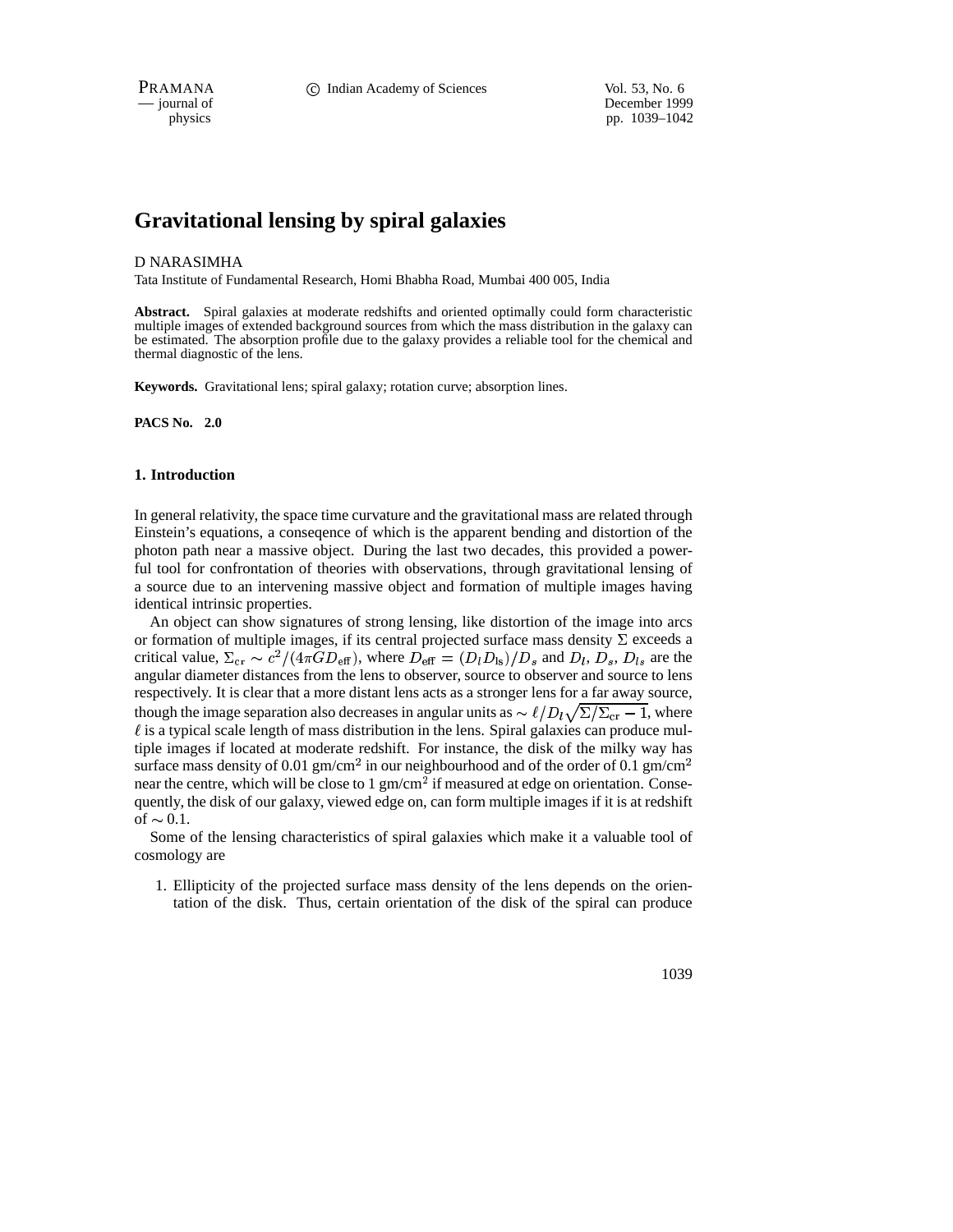## *D Narasimha*

eye-catching image configuration which provide strong constraints on the lens models.

- 2. Spirals are gas rich and readily produce absorption lines which carry signatures of the line of sight rotation curve of the galaxy as well as chemical abundance of various species.
- 3. Many of the spirals are field galaxies and hence the lensing action is likely to be due to a single object though the lensing by the bulge and disk component have different characteristics. But the angular separation of the images would be small and at least some component of the source would have more than two images. This makes them useful targets for time delay measurements between the images, if the source were variable.

There are three probes to the mass distribution in the lens spiral.

- 1. Models of the multiple image configuration.
- 2. Rotation curve inversion from resolved absorption profiles.
- 3. Baryon mass distribution and its chemical and thermodynamic state through the absorption line strength and width of various lines.

In this talk the methods will be illustrated through an example, though qualitatively.

## **2. Model analysis**

We have carried out detailed observations and modelling of two systems, the Ooty lens  $1830 - 211$  [1,2] and  $0218 + 357$  [3,4]. In both cases, the two images of a compact flat spectrum radio source as well as a ring like morphology produced by the lens action on extended features of the source provide good contsraints on the lens, from which the orientation of the major axis of the lens as well as approximate inclination of the disk, its scale length of mass distribution and surface mass density can be estimated.

## **3. Absorption line analysis**

A typical absorption profile is shown in the figure 1, observed in the system  $B0218+357$ . The main two peaks have widths of approximately 10 km/sec each, thus indicating that they are formed by a small number of clouds having similar rotation velocity. The difference between the two peaks, 26 km/sec is the difference in the line of sight rotation velocity between the two images. It turns out, from the accurate position of the images and modelling of the configuration, that one of the images is close to the lens centre and the other one, within 15 degrees of the minor axis of the spiral galaxy. In addition, the disk is at an inclination of 25 to 35 degrees. The small difference in the rotation velocity between the images is consistent with both these results from the model. The shallow absorption profile, which is significant at 6 sigma level, but worth observing at higher sensitivity, has a doppler width of 160 km/sec. From the radius of the ring responsible for this feature (200 milliarcseconds at redshift of 0.685), we derive that the line of sight rotation velocity is approximately 80 km/sec at 1.5 kpc from the lens centre. Using the eccentricity of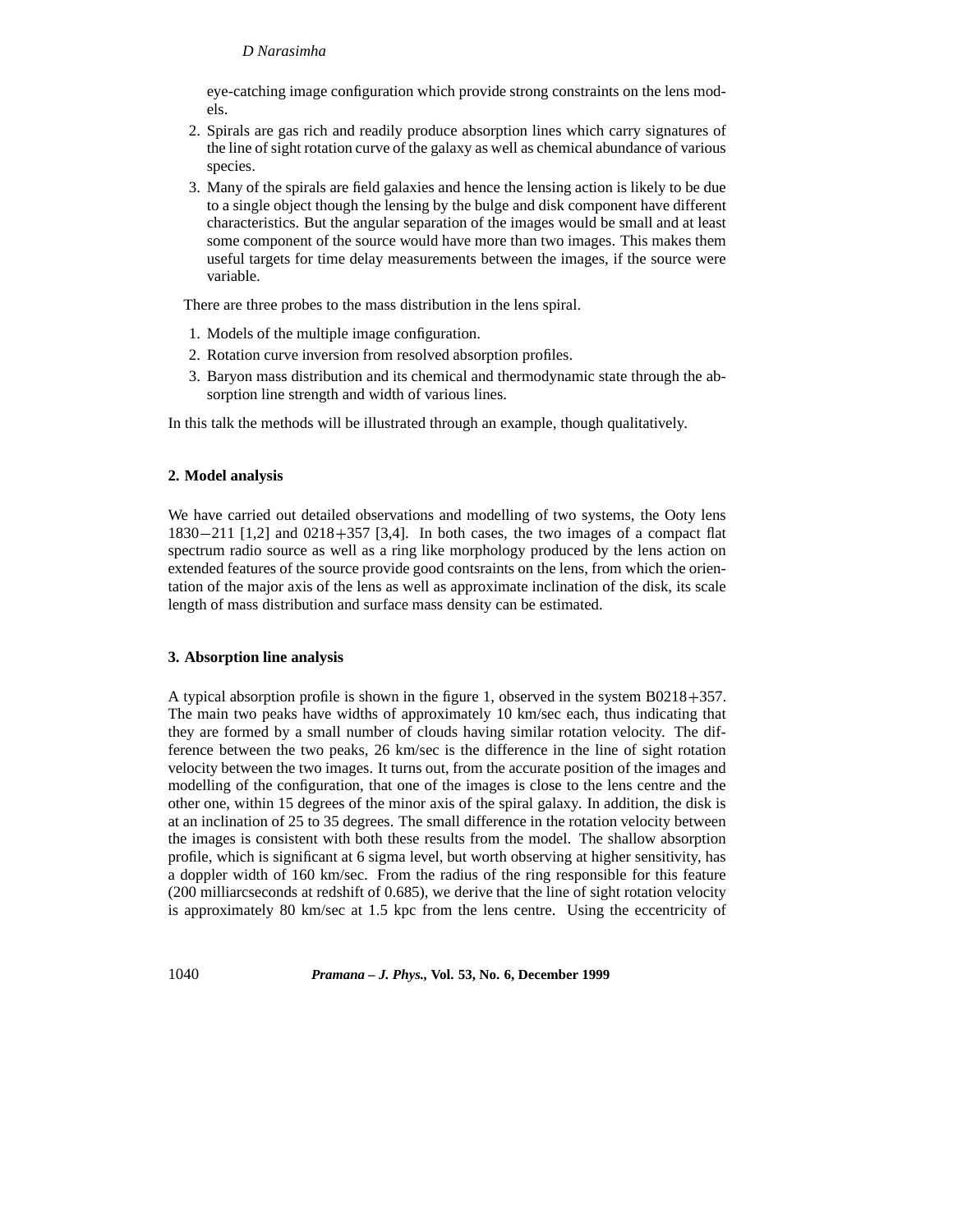

HI absorption by the Spiral Lens Galaxy towards B0218+357

**Figure 1.** A sample absorption line (solid line) due to a lens spiral galaxy. The source has a compact flat spectrum component of which two images are observed and some steep spectrum blobs, the images of which form a ring like structure. The absorption line is decomposed into two Gaussian profiles due to the compact images (dashed and dash dotted curves) and a shallow component due to the blobs (mean of which is a straight dot dot dash dot line). The difference in the peaks turns out to be approximately 27 km/sec. The shallow absorption component is at least 160 km/sec wide, but it is not smooth because the blobs do not form a continuous ring. The 1  $\sigma$  limit of the continuum is drawn as dotted lines and 3  $\sigma$  limits of the mean value of the shallow absorption features are shown as long dash-dotted line. From these limits it is evident that the absorption feature is reliable at better than 6  $\sigma$  in spite of the noisy nature of the data. The figure is based on an ongoing work with J Chengalur and A G de Bruyn, and the observation was carried out at WSRT, Dwingeloo.

0.45 to 0.55, the expected rotation velocity is in the range of 150 to 200 km/sec. This is a lower limit because the shallow line is curtailed due to noise in the data as well as

*Pramana – J. Phys.,* **Vol. 53, No. 6, December 1999** 1041